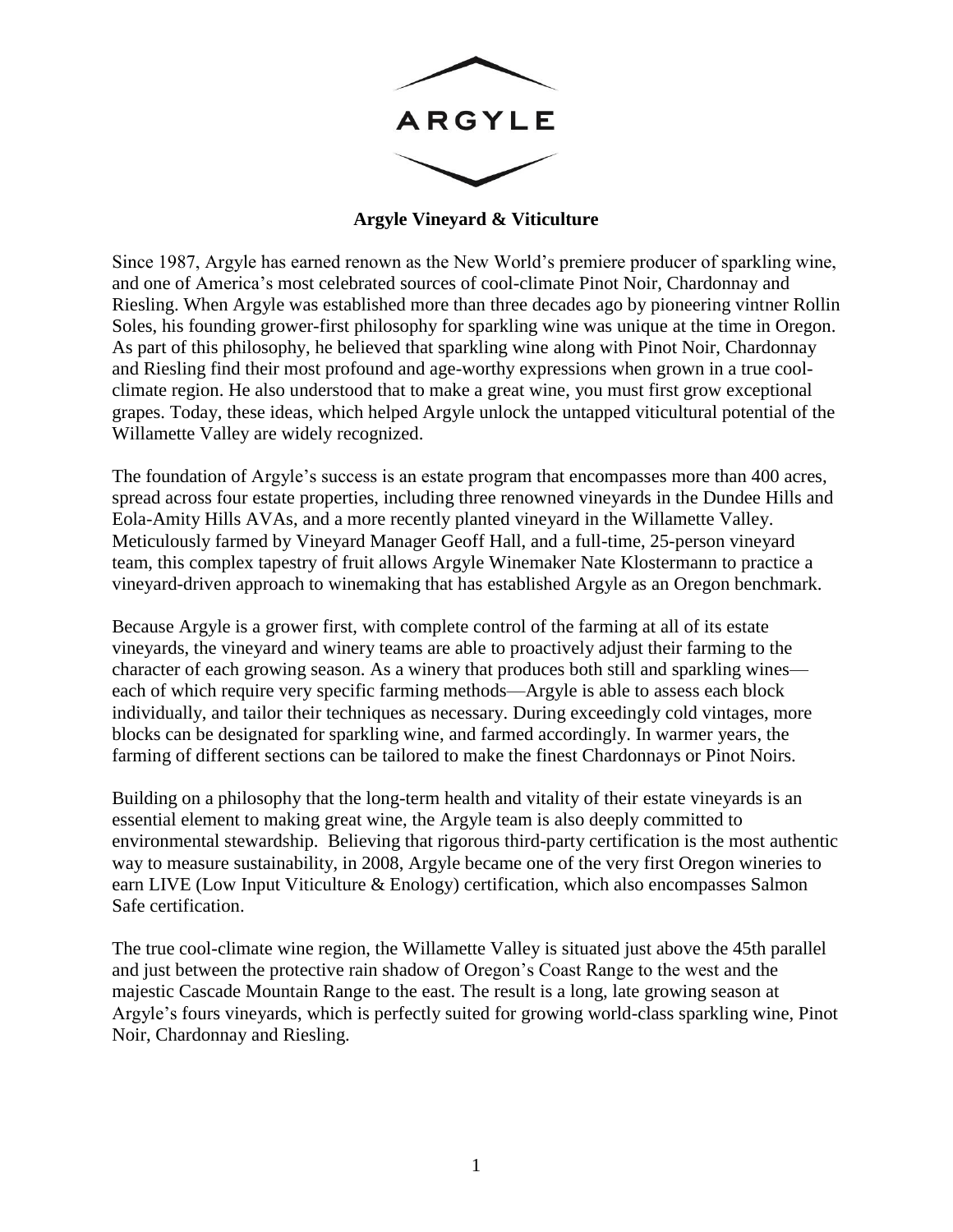## **Knudsen Vineyard**

Dundee Hills AVA | 123 Acres | Founded in 1972 | Red Jory Soil | 630′ – 1000′ elevation

The famed Knudsen Vineyard has been the foundation of Argyle's winegrowing program since its debut 1987 vintage. Originally planted in 1971 by the late Cal Knudsen, Knudsen Vineyard is located in the heart of the acclaimed Dundee Hills AVA overlooking the fertile Willamette Valley, majestic Mt. Hood and the North Cascade mountain range. A leader in quality innovation for the entire region, Cal was at the forefront of significant vineyard improvements in irrigation, higher vine densities, clonal selection, and conversion from own-rooted to root-stocked vines.

The vineyard features two long, predominantly southeast-oriented slopes at elevations ranging from 500 feet to 1,000 feet—making it one of the highest vineyards in the AVA. Planted as a mosaic of small vineyard blocks, Knudsen includes 27 blocks of Pinot Noir spanning 88 acres, 10 blocks of Chardonnay totaling 31.5 acres, and one block of Pinot Meunier totaling 2.8 acres. The diversity of the vineyard is enhanced by a wealth of clonal and rootstock material, with each unique combination kept separate in the winery. The soils consist entirely of Jory red clay-loam, which was designated as Oregon's official state soil in 2011. This soil type is unique to the northern Willamette Valley, and is recognized for its excellent drainage and the distinctive minerality it imparts.

At the higher elevation of 700+ feet, the latest-ripening Pinot Noir from Knudsen is the source for the Spirithouse Pinot Noir. Argyle's finest sparkling fruit is also grown in the higher elevations of Knudsen Vineyard, which is the source for two vineyard-designated sparkling wines, Knudsen Vineyard Brut and Knudsen Vineyard Blanc de Blancs.

## **Lone Star Vineyard**

Eola-Amity Hills AVA | 112 Acres | Founded in 1996 | Red Jory & Missoula Flood Soils | 200′ – 400′ elevation

Do great views ensure great wines? At Lone Star Vineyard the vines are treated to a sweeping view of the Cascades, from Mt. Rainier in the north to the Three Sisters in the south. While the view is stunning, this warm, low-elevation site is a magnet for the two forces crucial for ripening grapes: light and heat. Lone Star is Argyle's warmest, sunniest vineyard—and in the cool heart of the Willamette Valley, the warmest sites are the best for Pinot Noir.

Planted in 1996, by acclaimed Oregon winegrower Allen Holstein, Lone Star generally has an eastern exposure adding to the site's abundant sunshine. The vineyard features 25 blocks spanning 96 planted acres of Pinot Noir, two blocks of Chardonnay totaling 11 acres, and two blocks of Riesling equaling 5.4 acres. The vineyard is roughly divided into two soil types, with red Jory soils on the higher elevation sections, and Missoula flood soils in the lower blocks. The red Jory soils tend to yield a robust, more dark-fruited style of Pinot Noir, while the Missoula soils lend themselves to a more layered and elegant expression of the grape. Due to the relative warmth of the site, the great majority of the fruit from Lone Star is used in Argyle's still wine program.

Since the 1999 vintage, Lone Star has served as the backbone for Argyle's biggest, boldest Pinot – the Nuthouse Pinot Noir—which offers intense black fruit flavors supported by a firm tannic